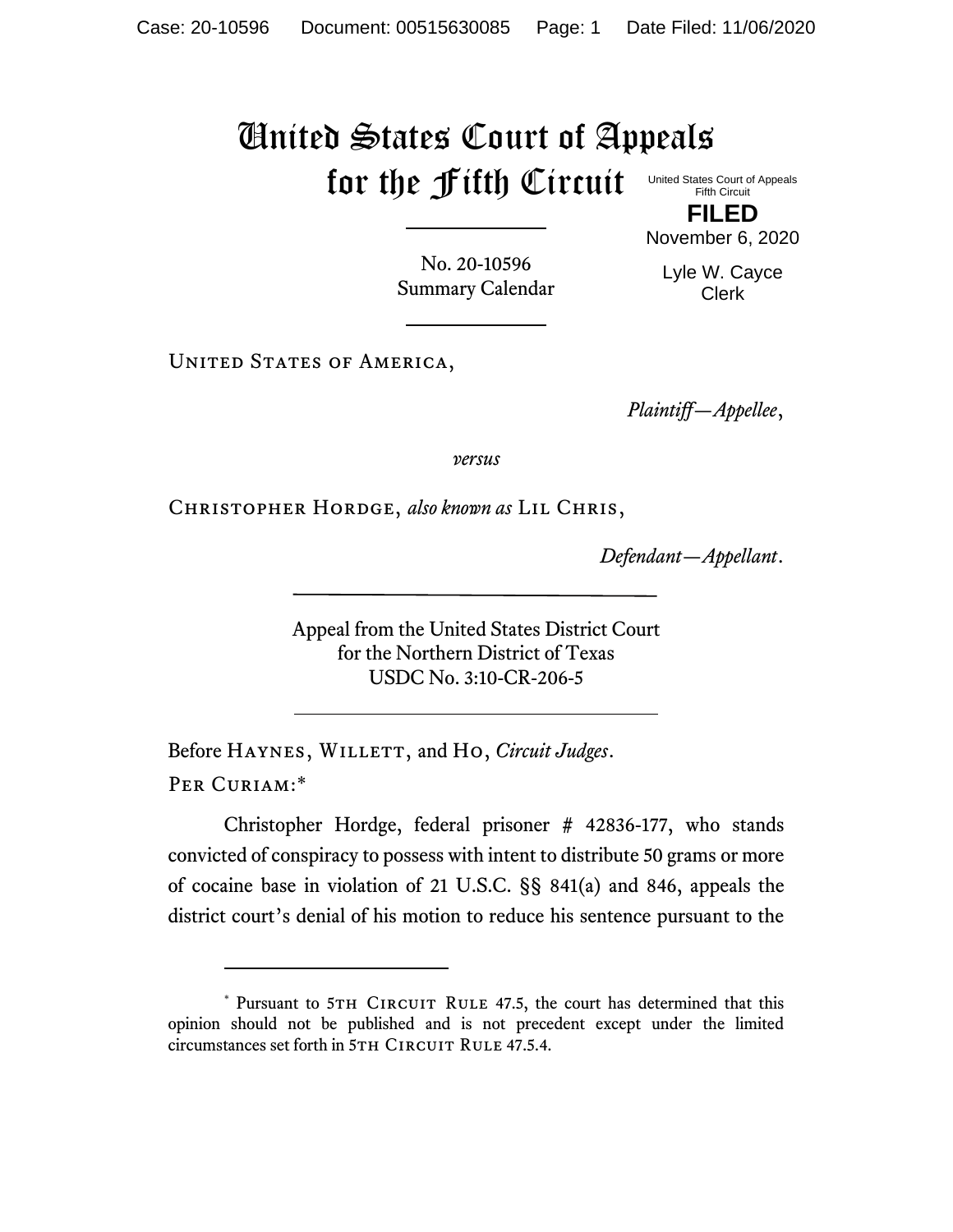## No. 20-10596

First Step Act of 2018 (FSA). The district court determined that Hordge was eligible for resentencing under the FSA but exercised its discretion in deciding not to reduce his sentence. *See United States v. Jackson*, 945 F.3d 315, 321 (5th Cir. 2019), *cert. denied*, 140 S. Ct. 2699 (2020). Hordge argues that the district court erred in making its FSA determination because it calculated his guidelines range based upon the amount of drugs for which the court found him responsible at sentencing rather than on the amount of cocaine base charged in the indictment. He has otherwise abandoned any challenge to the district court's reasons for declining to reduce his sentence under the FSA. *See Yohey v. Collins*, 985 F.2d 222, 224-25 (5th Cir. 1993).

We review a district court's ruling on a motion to resentence under the FSA for abuse of discretion. *Jackson*, 945 F.3d at 319. However, "to the extent the court's determination turns on the meaning of a federal statute such as the FSA, our review is *de novo*." *Id*.

Hordge's appellate argument is unavailing. Section 404 of the FSA gives courts the discretion to apply the Fair Sentencing Act of 2010 to reduce a prisoner's sentence for certain covered offenses. FSA, § 404, Pub. L. No. 115-391, 132 Stat. 5194, 5222 (2018); *United States v. Hegwood*, 934 F.3d 414, 416-17 (5th Cir.), *cert. denied*, 140 S. Ct. 285 (2019). Nothing in the FSA states that, when the district court is determining whether to apply the Fair Sentencing Act to reduce a sentence for an eligible defendant, it must recalculate the defendant's base offense level under the Sentencing Guidelines based only upon the drug amount charged in the indictment. *See*  FSA, § 404, 132 Stat. at 5222. Moreover, it is well settled that district courts can make factual findings regarding drug quantity to determine a sentencing guidelines range, as long as the sentence imposed is within the appropriate statutory range. *See United States v. Romans*, 823 F.3d 299, 316-17 (5th Cir. 2016); *United States v. Hinojosa*, 749 F.3d 407, 411-13 (5th Cir. 2014). Further, as we made clear in *Hegwood*, 934 F.3d at 415, the FSA "does not